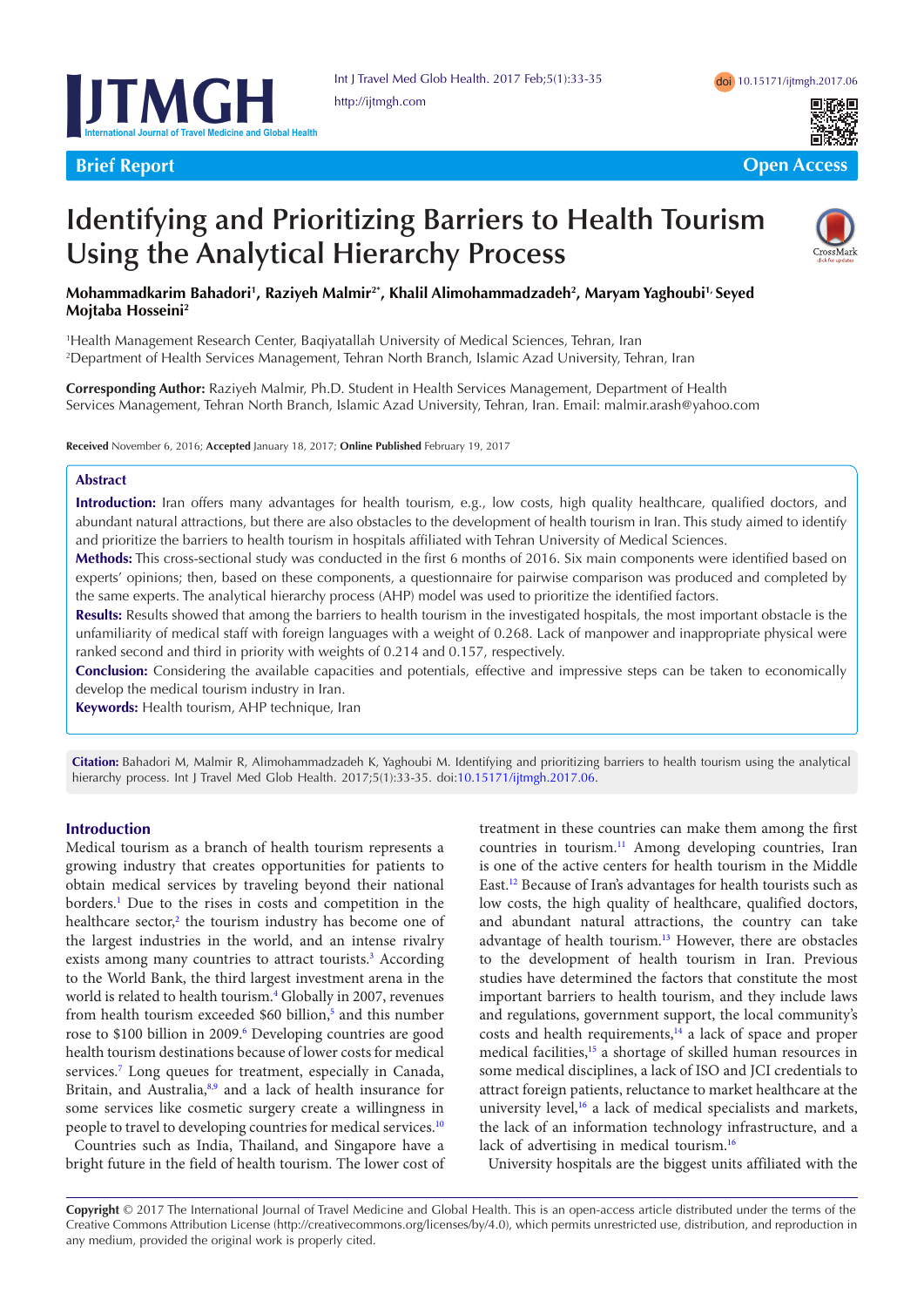Ministry of Health and Medical Education and are responsible for providing health services to people. These universities offer new opportunities to patients from other countries by applying the abilities of sophisticated professors and advanced, specialized equipment. The current study aimed to identify barriers to health tourism in hospitals affiliated with Tehran University of Medical Sciences, the largest medical university in Iran.

#### **Methods**

This cross-sectional study was conducted in the first 6 months of 2016 and purposed to prioritize the effective components of obstacles to health tourism in hospitals affiliated with Tehran University of Medical Sciences from the perspective of its faculty members and experts using the analytical hierarchy process (AHP) model.

The study sample consisted of 25 faculty members and 40 administrators and managers of 12 hospitals affiliated with Tehran University of Medical Sciences who were purposefully selected through the non-probability sampling method. The inclusion criterion was having at least 5 years of work experience in a hospital.

The questionnaire used in this study consisted of 2 sections. The first section collected demographic information, and the second section investigated the effective components of obstacles to health tourism which were constructed based on pairwise comparisons. Based on a review of literature in this field, more than 20 relevant factors were extracted. Then, based on the opinions of faculty members and experts, the following 6 factors were generated for use in this study: unfamiliarity of the hospital's medical staff with foreign languages, a shortage in human resources, a lack of adequate physical space, rigid regulations, the lack of a suitable advertising website for the hospital's International Patients Department (IPD), and the lack of communication with other organizations (hotels, airports, etc.). To confirm its validity, the questionnaire was distributed among 10 professors and experts. The reliability of the questionnaire was tested using Cronbach α (0.8). The results indicated that the questionnaire had validity and a high level of reliability. In the analytical hierarchy, after determining the purpose of this study, the components were specified in the first step. The questionnaire was structured on a numerical scale of scores from 1 to 9, with 1 representing the equal importance of 2 components relative to each other and 9 representing the heavy importance of 2 components relative to each other. Finally, by calculating the geometric mean of any subcriteria to another factor, priorities were determined. Data was analyzed using Expert Choice software.

#### **Results**

Six main components of barriers to health tourism in hospitals affiliated with Tehran University of Medical Sciences were identified. At first, in order to prioritize the variables, a matrix of paired comparisons was formed. Afterwards, the variables were prioritized by using the geometric mean. The results are presented in [Table 1](#page-1-0) and [Figure 1](#page-1-1).

In this study, the compliance rate was 0.7, which represents the reliability of the findings. Results showed that among the barriers to health tourism in the investigated hospitals and based on the opinions of faculty members and experts, the most important obstacle was unfamiliarity of medical staff with foreign languages with a weight of 0.268. Lack of manpower and inappropriate physical space were ranked second and third on the priority list with weights of 0.214 and 0.157, respectively.

## **Discussion**

Health tourism is a growing and important issue in Iran, although the infrastructure needed to develop this type of tourism is insufficient.<sup>[16](#page-2-15)</sup>

There are many challenges and obstacles in this field.15 The present study used the analytical hierarchy method, which gave highly accurate results, to identify barriers to health tourism in hospitals affiliated with Tehran University of Medical Sciences. Among the barriers identified, the most important ones were the unfamiliarity of medical staff with foreign languages (0.268), a lack of manpower (0.214), and inappropriate physical space (0.157). The lack of foreign language skills in nurses and hospital staff, especially English and Arabic, had a high value for patient absorption.

Health tourism is one of the main reasons Arab Muslims travel to Iran. More than 70% of patients who come to Iran originate from countries such as Saudi Arabia, Iraq,

<span id="page-1-0"></span>**Table 1.** Prioritization of Components of Barriers to Health Tourism in Hospitals Affiliated With Tehran University of Medical Science

<span id="page-1-1"></span>

| Component                                                         | Weight | <b>Priority</b> |
|-------------------------------------------------------------------|--------|-----------------|
| Unfamiliarity of medical staff with foreign<br>languages          | 0.268  | 1               |
| Lack of manpower                                                  | 0.214  | 2               |
| Inappropriate physical space                                      | 0.157  | 3               |
| Inadequate laws and regulations                                   | 0.154  | $\overline{A}$  |
| Lack of advertising website on the internet for<br>hospital's IPD | 0.126  | 5               |
| Communication of hospital with other<br>organizations             | 0.08   | 6               |